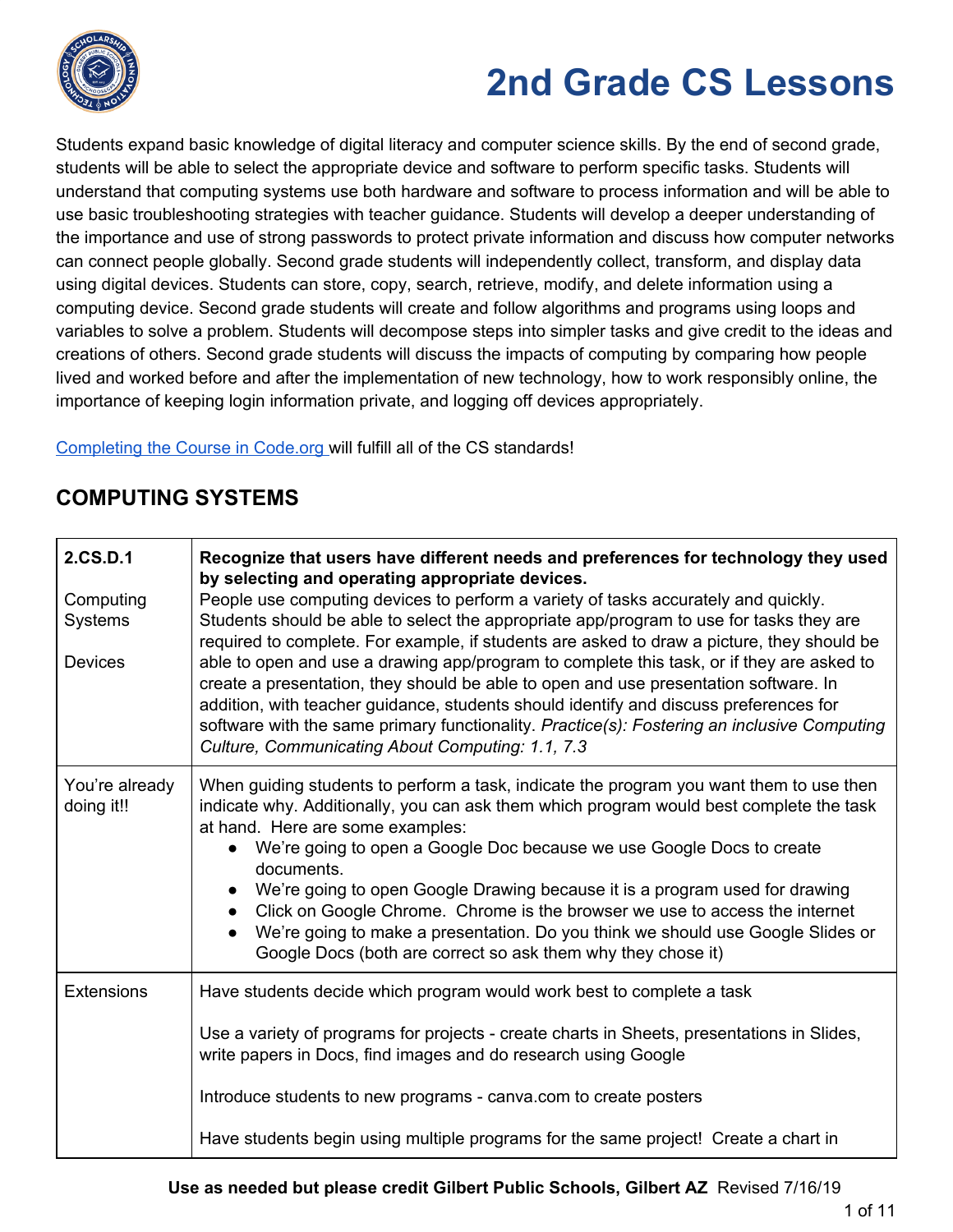

google sheets then copy and paste it into a presentation.

| 2.CS.HS.1<br>Computer<br><b>Systems</b><br>Hardware &<br>Software | Understand how computing systems use both hardware (device) and software<br>(program/app) to process information.<br>A computing system is composed of hardware and software. Hardware consists of<br>physical components. Students should be able to identify and describe the function of<br>external hardware, such as desktop computers, laptop computers, tablet devices,<br>monitors, keyboards, mice, and printers. Practice(s): Communicating about Computing:<br>7.2 |
|-------------------------------------------------------------------|-------------------------------------------------------------------------------------------------------------------------------------------------------------------------------------------------------------------------------------------------------------------------------------------------------------------------------------------------------------------------------------------------------------------------------------------------------------------------------|
| You're already<br>doing it!!                                      | The best way to guide students to mastering this standard is to use proper terminology<br>while talking to them about their computers. Include computer terms when they are<br>learning words                                                                                                                                                                                                                                                                                 |
| <b>Extensions</b>                                                 | What is a Computer slideshow by Code for Fun<br>Create your own computer cut and paste by Code for Fun<br>Computer parts lesson plan (from Bloom Into EdTech blog)<br>Computer parts flash cards<br>Computer parts memory game (this picture dictionary could be cut out to make a memory<br>game!)<br>Video about computer parts (3:11)<br>Parts of a computer slideshow and game                                                                                            |

| 2.CS.T.1<br>Computer<br><b>Systems</b><br>Troubleshooting | Explain basic hardware (device) and software (program/app) problems using<br>accurate terminology.<br>Problems with computing systems have different causes. Students at this level do not<br>need to understand those causes, but they should be able to communicate a problem with<br>accurate terminology (e.g., when an app or program is not working as expected, the<br>device is frozen, the link doesn't work, the internet is not connecting. Practice(s):<br><b>Communicating About Computing: 7.2</b>                                                                          |
|-----------------------------------------------------------|-------------------------------------------------------------------------------------------------------------------------------------------------------------------------------------------------------------------------------------------------------------------------------------------------------------------------------------------------------------------------------------------------------------------------------------------------------------------------------------------------------------------------------------------------------------------------------------------|
| You're already<br>doing it!!                              | When a student presents an issue "My ChormeBook isn't working", have them articulate<br>the problem. Have them use descriptive words and appropriate terminology, then discuss<br>possible solutions. For example:<br>Student: My screen is black<br>Teacher: Your monitor is black? Do you think the battery died? Should we plug it in?<br>Student: My game's not working!!<br>Teacher: You're not at the correct website. Maybe we should check to make sure you<br>entered the URL correctly<br>Student: My computer is locked up<br>Teacher: Try restarting it (then show them how!) |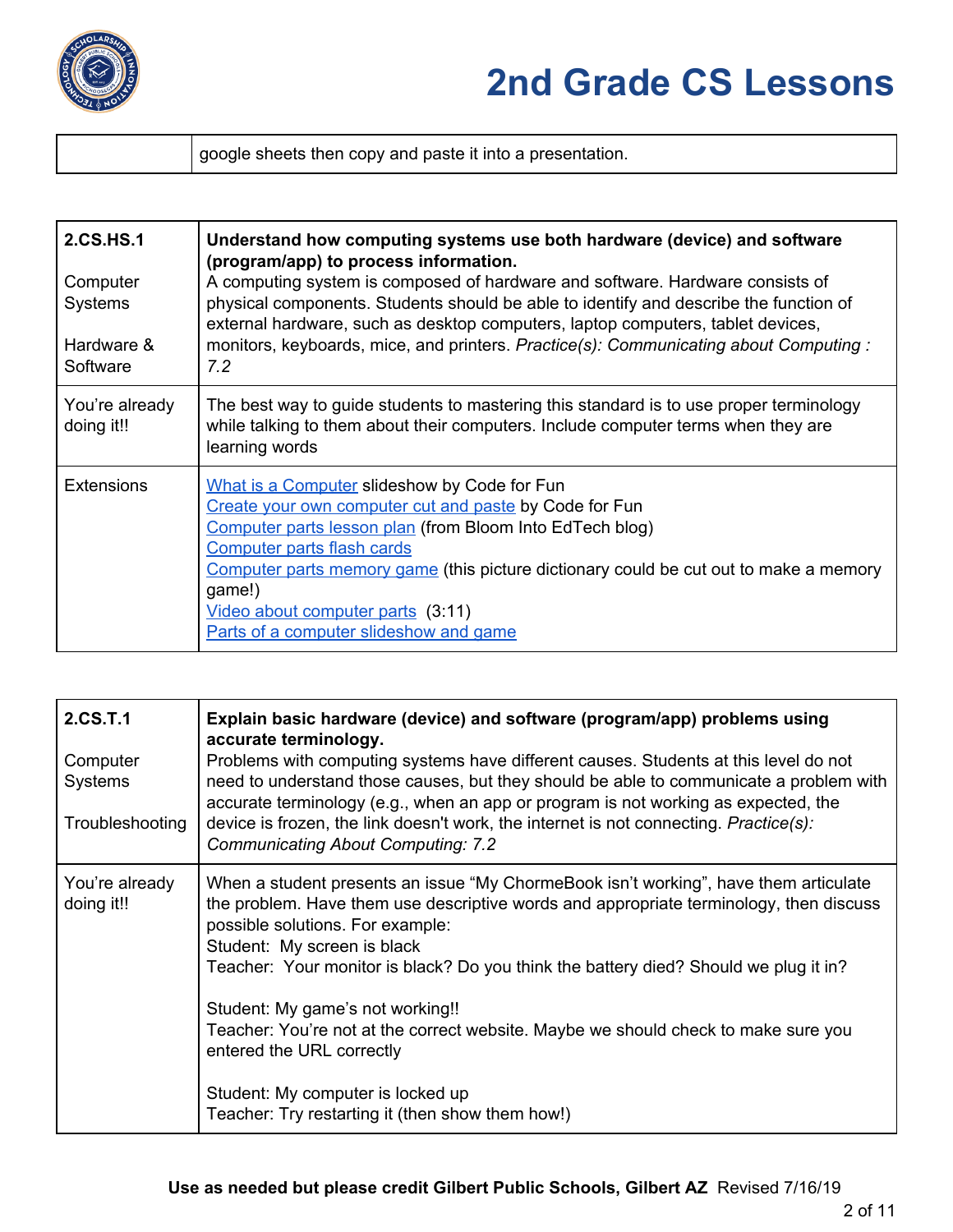

| <b>Extensions</b> | As part of your rotating classroom jobs, include an IT Customer Care Specialist<br>(Information Technology) assignment. Have this student responsible for making sure the<br>ChromeBooks are plugged in accurately at the end of class. Allow them to be the "expert"<br>that students go to first if there is a problem |
|-------------------|--------------------------------------------------------------------------------------------------------------------------------------------------------------------------------------------------------------------------------------------------------------------------------------------------------------------------|
|                   | Identify experts within the classroom (in groups, at tables, etc.) that students should ask<br>before coming to the teacher for help.                                                                                                                                                                                    |
|                   | Come up with a "help desk ticket" system when using the technology so students submit<br>their issue and it can be addressed AFTER you have finished teaching the lesson.                                                                                                                                                |

| 2.CS.T.2<br>Computer<br>Systems<br>Troubleshooting | With teacher guidance, use basic troubleshooting strategies.<br>Students should be able to use simple troubleshooting strategies, including turning a<br>device off and on to reboot it, closing and reopening an app, turning on speakers, or<br>plugging in headphones and adjusting volume. Practice(s): Testing and Refining<br>Computational Artifacts: 6.2 |
|----------------------------------------------------|------------------------------------------------------------------------------------------------------------------------------------------------------------------------------------------------------------------------------------------------------------------------------------------------------------------------------------------------------------------|
| You're already<br>doing it!!                       | Having students adjust volume<br>When students articulate trouble with the device ask them "what have you tried to do to fix<br>it?" or "what can you try to do to fix it?" Having students figure out basic issues - frozen<br>apps, no sound, etc.                                                                                                             |
| <b>Extensions</b>                                  | Refresh a page<br>Check internet connection                                                                                                                                                                                                                                                                                                                      |

### **NETWORKS & THE INTERNET**

| 2.NI.C.1                     | Explain what passwords are and why we use them, and use strong passwords to<br>protect devices and information from unauthorized access.                                                                                                                                                                                                                                                                                                                                                |
|------------------------------|-----------------------------------------------------------------------------------------------------------------------------------------------------------------------------------------------------------------------------------------------------------------------------------------------------------------------------------------------------------------------------------------------------------------------------------------------------------------------------------------|
| Networks &<br>Internet       | Connecting devices to a network or the Internet provides great benefit, care must be taken<br>to use authentication measures, such as strong passwords, to protect devices and                                                                                                                                                                                                                                                                                                          |
| Cybersecurity                | information from unauthorized access. This is an essential first step in learning about<br>cybersecurity. They should appropriately use and protect the passwords they are required<br>to use. Usernames and passwords, such as those on computing devices or Wi-Fi<br>networks, provide a way of authenticating a user's identity. For example, students learn to<br>not share passwords and not use anyone else's password. Practice(s): Communicating<br><b>About Computing: 7.2</b> |
| You're already<br>doing it!! | Discuss with students why we don't share passwords. Login information should be kept<br>private to protect the documents on your computer. Additionally, it protects you from<br>having someone do something they shouldn't be doing under YOUR name!!                                                                                                                                                                                                                                  |
| <b>Extensions</b>            | Strong Password video (1:46)                                                                                                                                                                                                                                                                                                                                                                                                                                                            |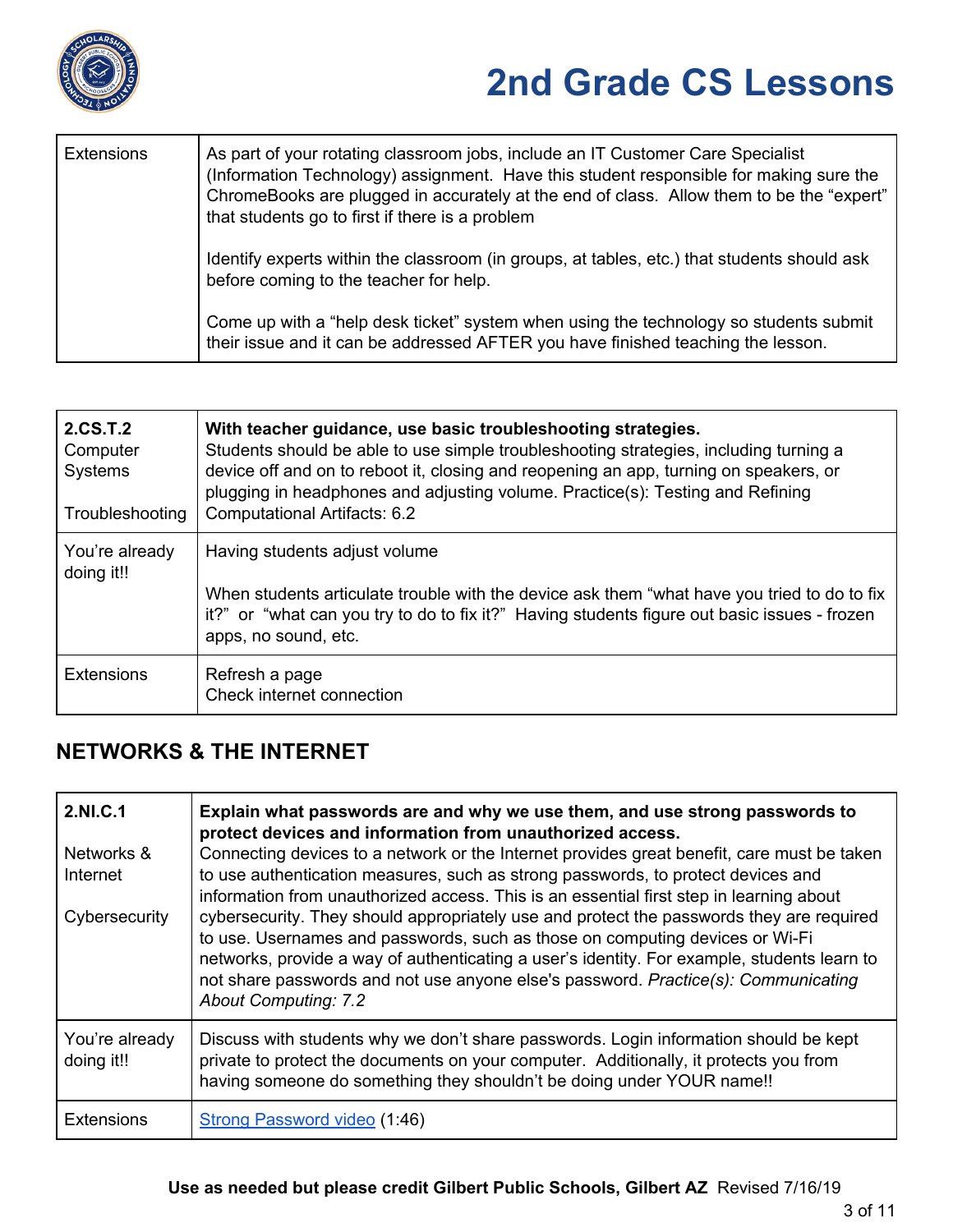

| <b>2.NI.NCO.1</b><br>Networks &<br>Internet<br>Cybersecurity | Students can discuss how computer networks can be used to connect people to<br>other people, places, information, and ideas.<br>Small, wireless devices, such as cell phones, communicate with one another through a<br>series of intermediary connection points, such as cellular towers. This coordination among<br>many computing devices allows a person to voice call a friend or video chat with a family<br>member. Details about the connection points are not expected at this level. For example,<br>students will participate in a class discussion about how different networks connect people,<br>places, things and information, such as a phone call to grandma in another state, using<br>conferencing software to connect with a content area expert, or accessing an online game<br>via Wi-Fi. Practice(s): Communicating About Computing: 7.2 |
|--------------------------------------------------------------|------------------------------------------------------------------------------------------------------------------------------------------------------------------------------------------------------------------------------------------------------------------------------------------------------------------------------------------------------------------------------------------------------------------------------------------------------------------------------------------------------------------------------------------------------------------------------------------------------------------------------------------------------------------------------------------------------------------------------------------------------------------------------------------------------------------------------------------------------------------|
| You're already<br>doing it!!                                 | When connecting wirelessly to the projector, using the chromebooks with WiFi, etc. explain<br>what you are doing! "I'm going to connect wirelessly to the projector!"                                                                                                                                                                                                                                                                                                                                                                                                                                                                                                                                                                                                                                                                                            |
|                                                              | Discussions with students about how we are connected with people - phone, video calls,<br>etc.                                                                                                                                                                                                                                                                                                                                                                                                                                                                                                                                                                                                                                                                                                                                                                   |
| <b>Extensions</b>                                            | What is the Internet (2:23)<br>The Internet! How it Works! (8:29)<br><b>Network Connections Lesson</b>                                                                                                                                                                                                                                                                                                                                                                                                                                                                                                                                                                                                                                                                                                                                                           |

### **DATA & ANALYSIS**

| <b>2.DA.CVT.1</b>                               | Collect and transform data using digital devices; Display data for communication in<br>various visual formats.                                                                                                                                                                                                                                                                                                                                                                                                                                                                                                                                                                                                                                                                                                                                                      |
|-------------------------------------------------|---------------------------------------------------------------------------------------------------------------------------------------------------------------------------------------------------------------------------------------------------------------------------------------------------------------------------------------------------------------------------------------------------------------------------------------------------------------------------------------------------------------------------------------------------------------------------------------------------------------------------------------------------------------------------------------------------------------------------------------------------------------------------------------------------------------------------------------------------------------------|
| Data & Analysis                                 | The collection and use of data about the world around them is a routine part of life and<br>influences how people live. Many everyday objects, such as cell phones, digital toys, and                                                                                                                                                                                                                                                                                                                                                                                                                                                                                                                                                                                                                                                                               |
| Collection<br>Visualization &<br>Transformation | cars, can contain tools (such as sensors) and computers to collect and display data from<br>their surroundings. Students could collect data on the weather, such as sunny days versus<br>rainy days, the temperature at the beginning of the school day and end of the school day,<br>or the inches of rain over the course of a storm. Students could count the number of<br>pieces of each color of candy in a bag of candy, such as Skittles or M&Ms. Students could<br>create surveys of things that interest them, such as favorite foods, pets, or TV shows, and<br>collect answers to their surveys from their peers and others. The data collected could then<br>be organized into two or more visualizations, such as a bar graph, pie chart, or pictograph.<br>Practice(s): Communicating About Computing, Developing and Using Abstractions: 7.3,<br>4.2 |
| You're already<br>doing it!!                    | Counting, sorting and graphing in Math<br>Collecting data in Science<br>Recording reading minutes/log                                                                                                                                                                                                                                                                                                                                                                                                                                                                                                                                                                                                                                                                                                                                                               |
| <b>Extensions</b>                               | Students can create pictographs (abcya.com paint - using the shape, stamp or sticker<br>tools) Or with Google Drawings                                                                                                                                                                                                                                                                                                                                                                                                                                                                                                                                                                                                                                                                                                                                              |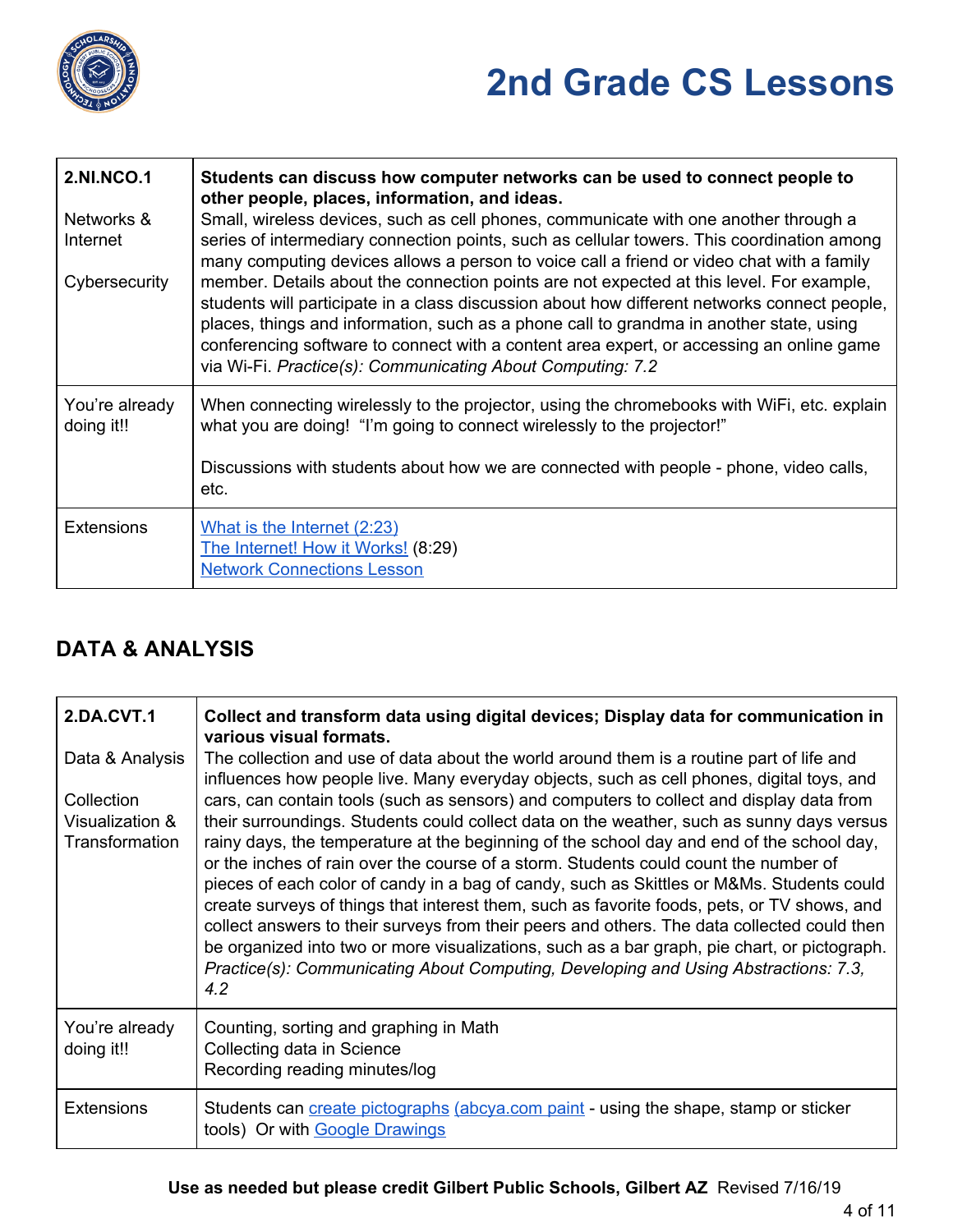

Enter data in a Google Sheet and create a chart (put a link to the sheet on the [teacher](https://sites.google.com/a/gilbertschools.net/teacher-directed-weblinks-for-students/) [directed](https://sites.google.com/a/gilbertschools.net/teacher-directed-weblinks-for-students/) website and students can easily access it!) make a different sheet for every student to enter their data [\(example](https://docs.google.com/spreadsheets/d/1g7fS3sQddP9NqPDaz1-wCv6YA9wf-Hu0YjKsa6h3gUU/edit?usp=sharing))

| 2.DA.S.1<br>Data & Analysis<br>Storage | Store, copy, search, retrieve, modify, and delete information using a computing<br>device and define the information stored as data.<br>All information stored and processed by a computing device is referred to as data. Data<br>can be images, text documents, audio files, software programs or apps, video files, etc. It<br>can be retrieved, copied, and stored in multiple places. As students use software to<br>complete tasks on a computing device, they will be manipulating data. For example,<br>students will learn to save files in specific locations, such as a folder, and retrieve those<br>files for use later. Practice(s): Developing and Using Abstractions: 4.1 |
|----------------------------------------|-------------------------------------------------------------------------------------------------------------------------------------------------------------------------------------------------------------------------------------------------------------------------------------------------------------------------------------------------------------------------------------------------------------------------------------------------------------------------------------------------------------------------------------------------------------------------------------------------------------------------------------------------------------------------------------------|
| You're already<br>doing it!!           | Any time students create, open and reopen documents they are learning that the files<br>created were saved!                                                                                                                                                                                                                                                                                                                                                                                                                                                                                                                                                                               |
|                                        | When creating files teach students to NAME THE FILE and create folders to ORGANIZE<br><b>THEIR DRIVE</b> so they can locate files later!                                                                                                                                                                                                                                                                                                                                                                                                                                                                                                                                                  |
|                                        | Use the SEARCH bar in Google drive to locate files. Advanced search is also a<br>possibility!                                                                                                                                                                                                                                                                                                                                                                                                                                                                                                                                                                                             |
| <b>Extensions</b>                      | Create documents in google Docs and open them again later! You can even create a<br>template document and force a copy like this!!                                                                                                                                                                                                                                                                                                                                                                                                                                                                                                                                                        |

| 2.DA.IM.1<br>Data & Analysis<br>Inference &<br><b>Models</b> | Describe patterns in data to make inferences or predictions.<br>Data can be used to make inferences or predictions about the world. Students could<br>analyze a Graph and pie chart of the colors in a bag of candy identify the patterns for<br>which colors are most and least represented, and then make a prediction as to which<br>colors will have most and least in a new bag of candy. Practice(s): Developing and Using<br>Abstractions: 4.3 |
|--------------------------------------------------------------|-------------------------------------------------------------------------------------------------------------------------------------------------------------------------------------------------------------------------------------------------------------------------------------------------------------------------------------------------------------------------------------------------------------------------------------------------------|
| You're already<br>doing it!!                                 | Analyzing charts (behavior, reading, etc)<br>Graphs in Math / Science<br>Predicting the end of a story<br>Using context clues when reading<br>Goal setting                                                                                                                                                                                                                                                                                            |
| <b>Extensions</b>                                            | Create charts in Google Sheets from data students have collected. Have students<br>compare their charts with each other!                                                                                                                                                                                                                                                                                                                              |
|                                                              | Have students enter their reading log data into a premade spreadsheet and discuss trends<br>(are grades improving when you are reading more?) (example)                                                                                                                                                                                                                                                                                               |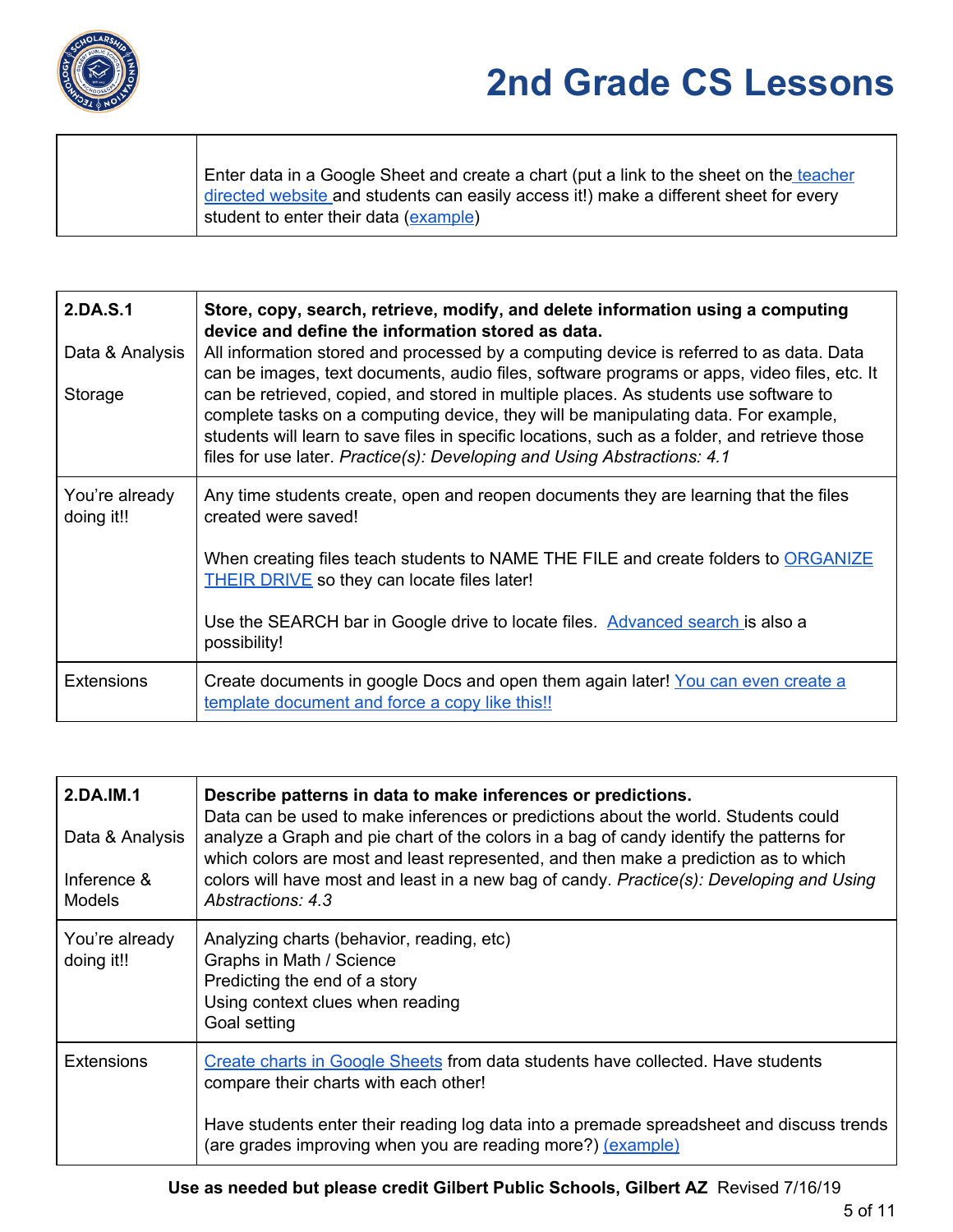

Have students create a survey in [Google](https://youtu.be/pKfEcliS0WY) forms and discuss the data they collect in a spreadsheet.

#### **ALGORITHMS & PROGRAMMING**

| 2.AP.A.1<br>Algorithms &<br>Programming<br>Algorithms | Model daily processes by creating and following algorithms (sets of step-by-step<br>instructions to complete tasks.<br>Routines, such as morning meeting, clean-up time, and dismissal, are examples of<br>algorithms that are common in many early elementary classrooms. Just as people use<br>algorithms to complete daily routines, they can program computers to use algorithms to<br>complete different tasks. Algorithms are commonly implemented using a precise language<br>that computers can interpret. For example, students begin to understand and model daily<br>step-by-step processes, such as brushing teeth, implementing a morning procedure, or<br>following a simple recipe as "algorithms" that lead to an end result. Practice(s):<br>Developing and Using Abstractions: 4.3 |
|-------------------------------------------------------|------------------------------------------------------------------------------------------------------------------------------------------------------------------------------------------------------------------------------------------------------------------------------------------------------------------------------------------------------------------------------------------------------------------------------------------------------------------------------------------------------------------------------------------------------------------------------------------------------------------------------------------------------------------------------------------------------------------------------------------------------------------------------------------------------|
| You're already<br>doing it!!                          | Clapping to get their attention! When I clap, you clap! This is an if/then command!<br>Math problems need to be completed in a specific order<br>Writing conventions (capital letters, periods)<br>Following a set of directions to complete a task<br>Sorting things in alpha order<br>Discussing recipes<br>Any repetitive task<br>Completing a word search or sudoku                                                                                                                                                                                                                                                                                                                                                                                                                              |
| <b>Extensions</b>                                     | Discuss routines and how they relate to computer science. Use the word algorithm to<br>expose them to the vocabulary<br>Algorithm lesson by Code for Fun<br><b>Searching Algorithms lessons by CS Unplugged</b>                                                                                                                                                                                                                                                                                                                                                                                                                                                                                                                                                                                      |

| 2.AP.V.1                     | Model the way programs store and manipulate data by using numbers or other<br>symbols to represent information.                                                                                    |
|------------------------------|----------------------------------------------------------------------------------------------------------------------------------------------------------------------------------------------------|
| Algorithms &                 | Information in the real world can be represented in computer programs. Students could                                                                                                              |
| Programming                  | use thumbs up/down as representations of yes/no, use arrows when writing algorithms to<br>represent direction, or encode and decode words using numbers, pictographs, or other                     |
| <b>Variables</b>             | symbols to represent letters or words. Practice(s): Developing and Using Abstractions: 4.3                                                                                                         |
| You're already<br>doing it!! | Decoding words in language arts<br>Following arrows in directions<br>Colors to represent the noise level<br>Hand signals to identify different actions they want to take (bathroom, drink, sharpen |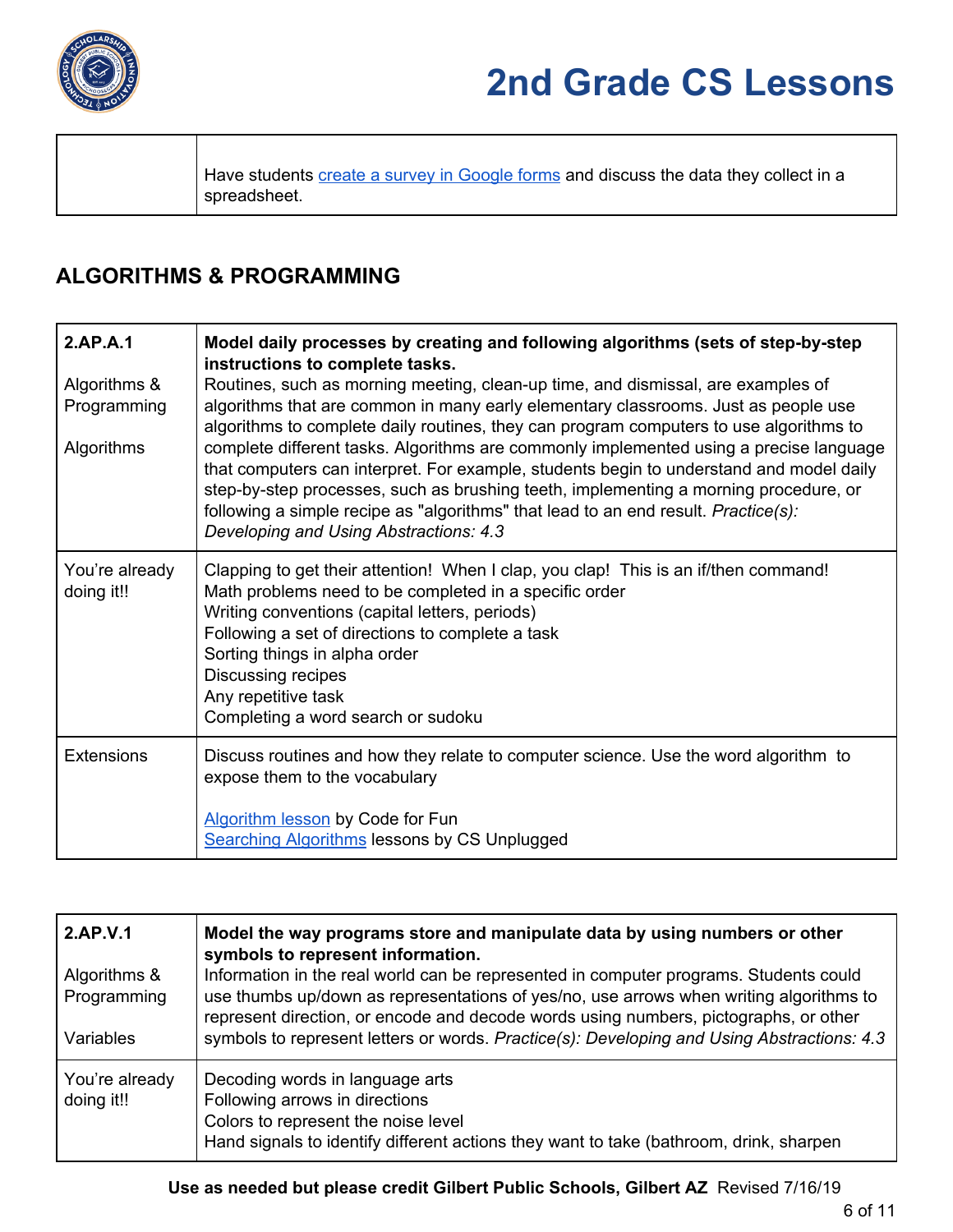

|                   | pencil, etc.)<br>Hand signals to identify understanding - thumbs up/down, fist to five, etc.<br>Secret code activities                                                                                                                                   |
|-------------------|----------------------------------------------------------------------------------------------------------------------------------------------------------------------------------------------------------------------------------------------------------|
| <b>Extensions</b> | <b>Happy Maps - code.org unplugged</b><br>Binary Bracelets - code.org unplugged<br>Navigate a maze using arrows - set a maze on the floor and hold up arrows for them to<br>navigate<br>The Big Event - code.org unplugged<br>Use emojis to tell a story |

| 2.AP.C.1                               | Develop programs with sequences and simple loops, to express ideas or address a<br>problem.                                                                                                                                                                                                                                                                                                                                                                                                                                                                                                                                                                                                                                                                                                                                                                                                                                                                                                        |
|----------------------------------------|----------------------------------------------------------------------------------------------------------------------------------------------------------------------------------------------------------------------------------------------------------------------------------------------------------------------------------------------------------------------------------------------------------------------------------------------------------------------------------------------------------------------------------------------------------------------------------------------------------------------------------------------------------------------------------------------------------------------------------------------------------------------------------------------------------------------------------------------------------------------------------------------------------------------------------------------------------------------------------------------------|
| Algorithms &<br>Programming<br>Control | Programming is used as a tool to create products that reflect a wide range of interests.<br>Control structures specify the order in which instructions are executed within a program.<br>Computers follow instructions literally. Sequences are the order of instructions in a<br>program. For example, sequences of instructions include steps for drawing a shape or<br>moving a character across the screen. If the commands to program a robot are not in the<br>correct order, the robot will not complete the task desired. Loops allow for the repetition<br>of a sequence of code multiple times. For example, in a program to show the life cycle of a<br>butterfly, a loop could be combined with move commands to allow continual but controlled<br>movement of the character. For example: students independently identify loops and<br>sequences in songs, rhymes, and games, such as the song Head, Shoulders, Knees and<br>Toes. Practice(s): Creating Computational Artifacts: 5.2 |
| You're already<br>doing it!!           | Discussing cycles (water cycle, life cycle, etc.) is a sequence with loops!<br>Any time you tell students to "continue until" it is a loop! (musical chairs!!)<br>Giving step by step instructions that must be done in order - sequences!<br>Timelines in social studies<br>Experiments in Science (Scientific Method)                                                                                                                                                                                                                                                                                                                                                                                                                                                                                                                                                                                                                                                                            |
| <b>Extensions</b>                      | Code.org Course $B$ - premade curriculum that students can complete independently. It<br>contains videos, activities and coding and walks them through step by step!                                                                                                                                                                                                                                                                                                                                                                                                                                                                                                                                                                                                                                                                                                                                                                                                                               |

| 2.AP.M.1<br>Algorithms &<br>Programming<br>Modularity | Decompose (break down) the steps needed to solve a problem into a precise<br>sequence of instructions.<br>Decomposition is the act of breaking down tasks into simpler tasks. Students could break<br>down the steps needed to make a peanut butter and jelly sandwich, to brush their teeth, to<br>draw a shape, to move a character across the screen, or to solve a level of a coding<br>App. Practice(s): Recognizing and Defining Computational Problems: 3.2 |
|-------------------------------------------------------|--------------------------------------------------------------------------------------------------------------------------------------------------------------------------------------------------------------------------------------------------------------------------------------------------------------------------------------------------------------------------------------------------------------------------------------------------------------------|
| You're already<br>doing it!!                          | Decoding words by sound<br>Step by step instructions in anything<br>Completing a jigsaw or any other type of puzzle                                                                                                                                                                                                                                                                                                                                                |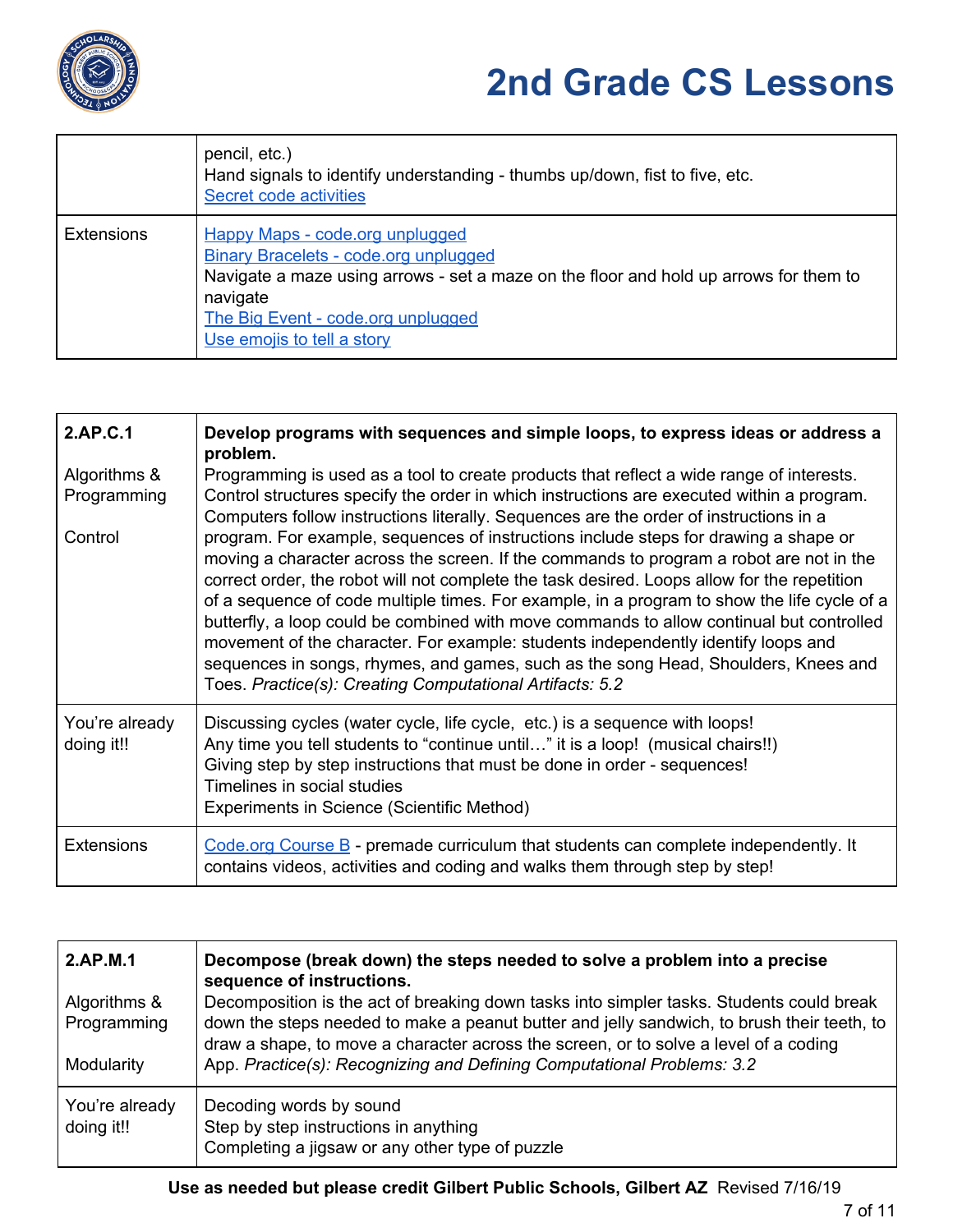

| Code org Course B (this has multiple activities that students can navigate)<br>Extensions |  |
|-------------------------------------------------------------------------------------------|--|
| Here's an explanation of modularity and CS (not necessarily for students - maybe too      |  |
| advanced but a way to wrap your own head around it!)                                      |  |
| Decompose lesson by BrainPop Educators                                                    |  |

| 2.AP.PD.1                    | Develop plans that describe a program's sequence of events, goals, and expected<br>outcomes.                                                                                                                                                                                                                            |
|------------------------------|-------------------------------------------------------------------------------------------------------------------------------------------------------------------------------------------------------------------------------------------------------------------------------------------------------------------------|
| Algorithms &<br>Programming  | Programming is used as a tool to create products that reflect a wide range of interests,<br>such as video games, interactive art projects, and digital stories. Students could create a<br>planning document, such as a story map, a storyboard, or a sequential graphic organizer,                                     |
| Program<br>Development       | to illustrate what an end product will do. Students at this stage may complete the planning<br>process with help from their teachers. For example, students create a graphic organizer<br>modeling the life cycle of a plant. Practice(s): Creating Computational Artifacts,<br>Communicating About Computing: 5.2, 7.2 |
| You're already<br>doing it!! | <b>Thinking maps</b><br>Goal setting<br>Sequencing events in a story                                                                                                                                                                                                                                                    |
| <b>Extensions</b>            | Programming in code.org with angry birds!<br>Great computational thinking game that ties with Math!                                                                                                                                                                                                                     |

| 2.AP.PD.2                    | Give attribution (credit) when using the ideas and creations of others while<br>developing programs.                                                                                                                                                                                 |
|------------------------------|--------------------------------------------------------------------------------------------------------------------------------------------------------------------------------------------------------------------------------------------------------------------------------------|
| Algorithms &<br>Programming  | Using computers comes with a level of responsibility. Students should credit artifacts that<br>were created by others, such as pictures, music, and code. Proper attribution at this stage<br>does not require a formal citation, such as in a bibliography or works cited document. |
| Program<br>Development       | For example, students can give attribution in written form, at a minimum, by listing a<br>website where they got the information, picture, or music. Practice(s): Communicating<br><b>About Computing: 7.3</b>                                                                       |
| You're already<br>doing it!! | Discussing the author of a book or a piece of art<br>Students putting their name on their paper - gives THEM credit!<br>Not stealing other people's work<br>Having students identify where they got information (which book, website, person, etc.)                                  |
| <b>Extensions</b>            | Here's a good article about copyright and talking to kids about it.<br>Citations for elementary (video and resources!)                                                                                                                                                               |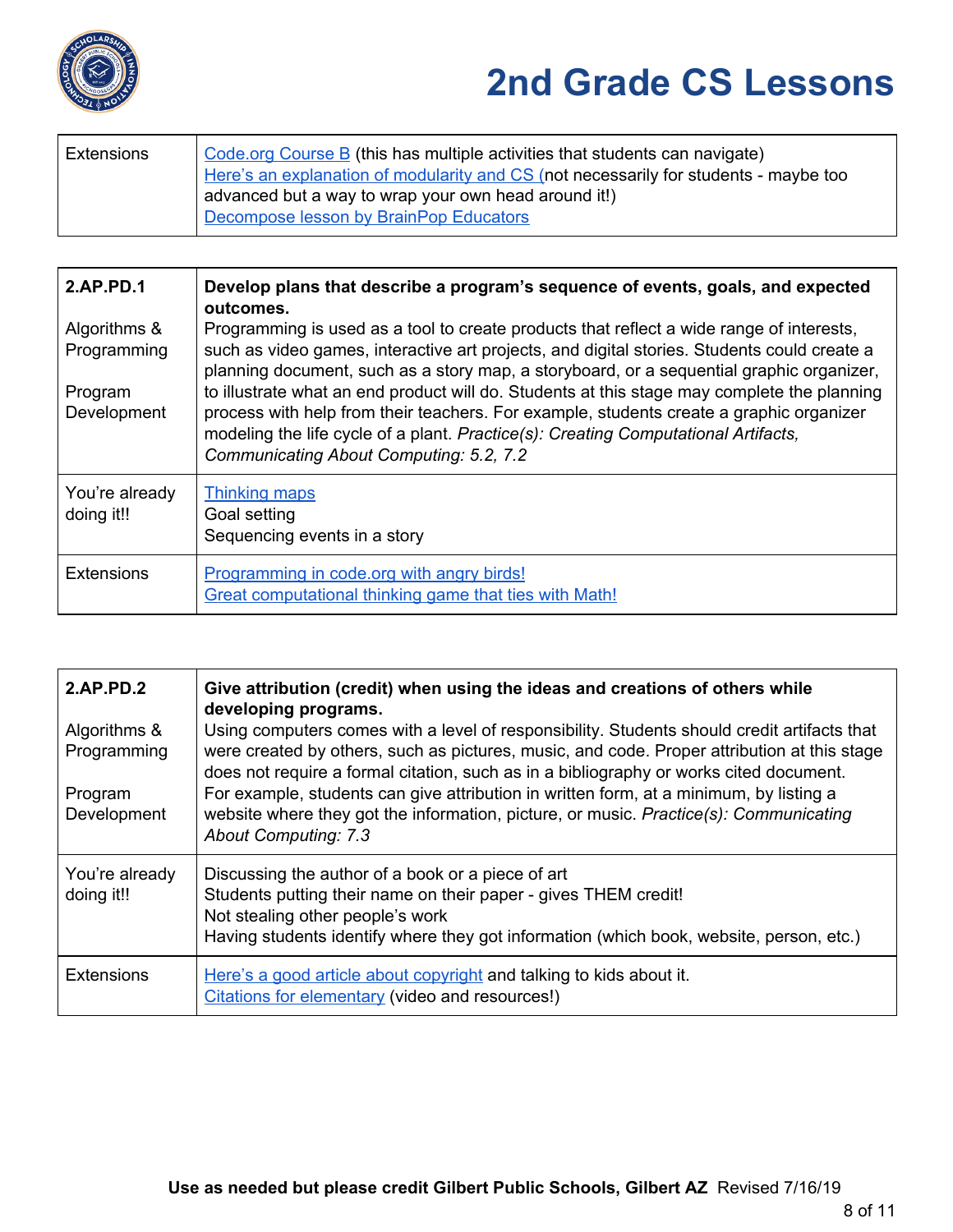

| 2.AP.PD.3                    | Debug (identify and fix) errors in an algorithm or program that includes sequences<br>and simple loops.                                                                                                                                                                     |
|------------------------------|-----------------------------------------------------------------------------------------------------------------------------------------------------------------------------------------------------------------------------------------------------------------------------|
| Algorithms &<br>Programming  | Algorithms or programs may not always work correctly. Students should be able to use<br>various strategies, such as changing the sequence of the steps, following the algorithm in<br>a step-by-step manner, or trial and error to fix problems in algorithms and programs. |
| Programming<br>Development   | For example: Students could use arrows on a grid to map out a path to a specific<br>coordinate, such as a treasure map. If the steps were repeated, it would create a loop.<br>Practice(s): Testing and Refining Computational Artifacts: 6.2                               |
| You're already<br>doing it!! | Cause and effect<br>Solving problems<br>Doing test corrections                                                                                                                                                                                                              |
| <b>Extensions</b>            | Debugging activities from Code for Fun<br><b>GREAT debugging challenges from Scratch!</b>                                                                                                                                                                                   |

| 2.AP.PD.4<br>Algorithms &<br>Programming<br>Programming<br>Development | Using correct terminology, describe steps taken and choices made during the<br>iterative process of program (procedure) development.<br>At this stage, students should be able to talk or write about the goals and expected<br>outcomes of the programs they create and the choices that they made when creating<br>programs. This could be done using coding journals, or discussions with a teacher.<br>Students work together to explain the steps in their procedure. Practice(s):<br><b>Communicating About Computing: 7.2</b> |
|------------------------------------------------------------------------|--------------------------------------------------------------------------------------------------------------------------------------------------------------------------------------------------------------------------------------------------------------------------------------------------------------------------------------------------------------------------------------------------------------------------------------------------------------------------------------------------------------------------------------|
| You're already<br>doing it!!                                           | Solving and correcting math problems<br>Asking "how did you come up with that answer?"<br>Describing steps taken to complete a task                                                                                                                                                                                                                                                                                                                                                                                                  |
| <b>Extensions</b>                                                      | Coding in Scratch Jr.                                                                                                                                                                                                                                                                                                                                                                                                                                                                                                                |

#### **IMPACTS OF COMPUTING**

| 2.IC.C.1                     | Compare how people live and work before and after the implementation or adoption<br>of new computing technology.                                                                                                                                              |
|------------------------------|---------------------------------------------------------------------------------------------------------------------------------------------------------------------------------------------------------------------------------------------------------------|
| Impacts of                   | Computing technology has positively and negatively changed the way people live and                                                                                                                                                                            |
| Computing                    | work. In the past, if students wanted to read about a topic, they needed access to a library<br>to find a book about it. Today, students can view and read information on the Internet                                                                        |
| Culture                      | about a topic or they can download e-books about it directly to a device. Such information<br>may be available in more than one language and could be read to a student, allowing for<br>great accessibility. Practice(s): Communicating About Computing: 7.1 |
| You're already<br>doing it!! | History and social studies<br>Changes in technology<br>Current events                                                                                                                                                                                         |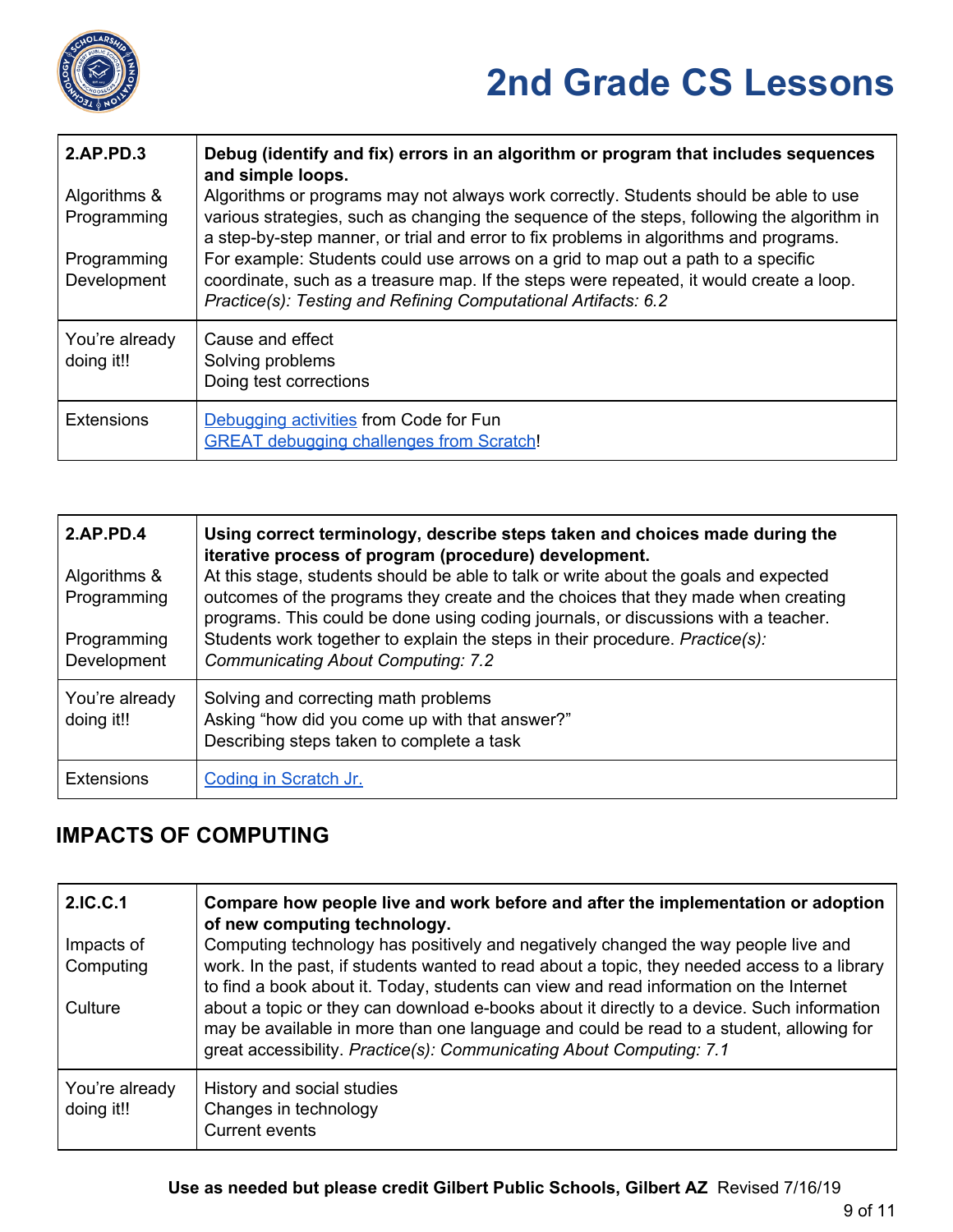

| <b>Extensions</b> | Show examples of the evolution of different technology - phones, computers, cameras,<br>etc. |
|-------------------|----------------------------------------------------------------------------------------------|
|                   | Discuss advantages and disadvantages of old and new technology                               |
|                   | Kids react to old computers video (7:41)                                                     |

| 2.IC.SI.1<br>Impacts of<br>Computing<br>Social<br>Interaction | Work respectfully and responsibly with others online.<br>Online communication facilitates positive interactions, such as sharing ideas with many<br>people, but the public and anonymous nature of online communication also allows<br>intimidating and inappropriate behavior in the form of cyberbullying. Students could share<br>their work on blogs or in other collaborative spaces online, taking care to avoid sharing<br>information that is inappropriate or that could personally identify them to others. Students<br>could provide feedback to others on their work in a kind and respectful manner. They<br>should tell an adult if others are sharing things they should not share or are treating others<br>in an unkind or disrespectful manner on online. Privacy should be considered when<br>posting information online: such information can persist for a long time and be accessed<br>by others, even unintended viewers. Practice(s): Collaborating Around Computing: 2.1 |
|---------------------------------------------------------------|---------------------------------------------------------------------------------------------------------------------------------------------------------------------------------------------------------------------------------------------------------------------------------------------------------------------------------------------------------------------------------------------------------------------------------------------------------------------------------------------------------------------------------------------------------------------------------------------------------------------------------------------------------------------------------------------------------------------------------------------------------------------------------------------------------------------------------------------------------------------------------------------------------------------------------------------------------------------------------------------------|
| You're already<br>doing it!!                                  | <b>Behavior expectations</b><br>Anti-bullying discussions                                                                                                                                                                                                                                                                                                                                                                                                                                                                                                                                                                                                                                                                                                                                                                                                                                                                                                                                         |
| <b>Extensions</b>                                             | Know the Rule video (1:53)<br>Use Your Netsmartz video (2:27)<br><b>What is Personal Information (2:41)</b>                                                                                                                                                                                                                                                                                                                                                                                                                                                                                                                                                                                                                                                                                                                                                                                                                                                                                       |

| <b>2.IC. SLE.1</b><br>Impacts of<br>Computing<br>Safety, Law &<br><b>Ethics</b> | Keep login information private, and log off of devices appropriately.<br>Using computers comes with a level of responsibility, such as not sharing login<br>information, keeping passwords private, and logging off when finished. Rules guiding<br>personal interactions in the world apply to online environments as well. For example,<br>students routinely practice logging in and logging out of online resources to protect their<br>personal information. Students should also commit to interacting with only those they<br>know in person in online environments. Practice(s): Communicating About Computing: 7.2 |
|---------------------------------------------------------------------------------|-----------------------------------------------------------------------------------------------------------------------------------------------------------------------------------------------------------------------------------------------------------------------------------------------------------------------------------------------------------------------------------------------------------------------------------------------------------------------------------------------------------------------------------------------------------------------------------------------------------------------------|
| You're already<br>doing it!!                                                    | Inform students that they need to log on and off to prevent others from using the computer<br>under their log in. Because it saves files, etc.                                                                                                                                                                                                                                                                                                                                                                                                                                                                              |
|                                                                                 | Reminding students the importance of keeping passwords private so others can't access<br>your information online.                                                                                                                                                                                                                                                                                                                                                                                                                                                                                                           |
| <b>Extensions</b>                                                               | Password rap video (2:00)<br>NetSafe Tell an Adult video (2:02)<br>Understanding Online "Friends" video (2:12)                                                                                                                                                                                                                                                                                                                                                                                                                                                                                                              |